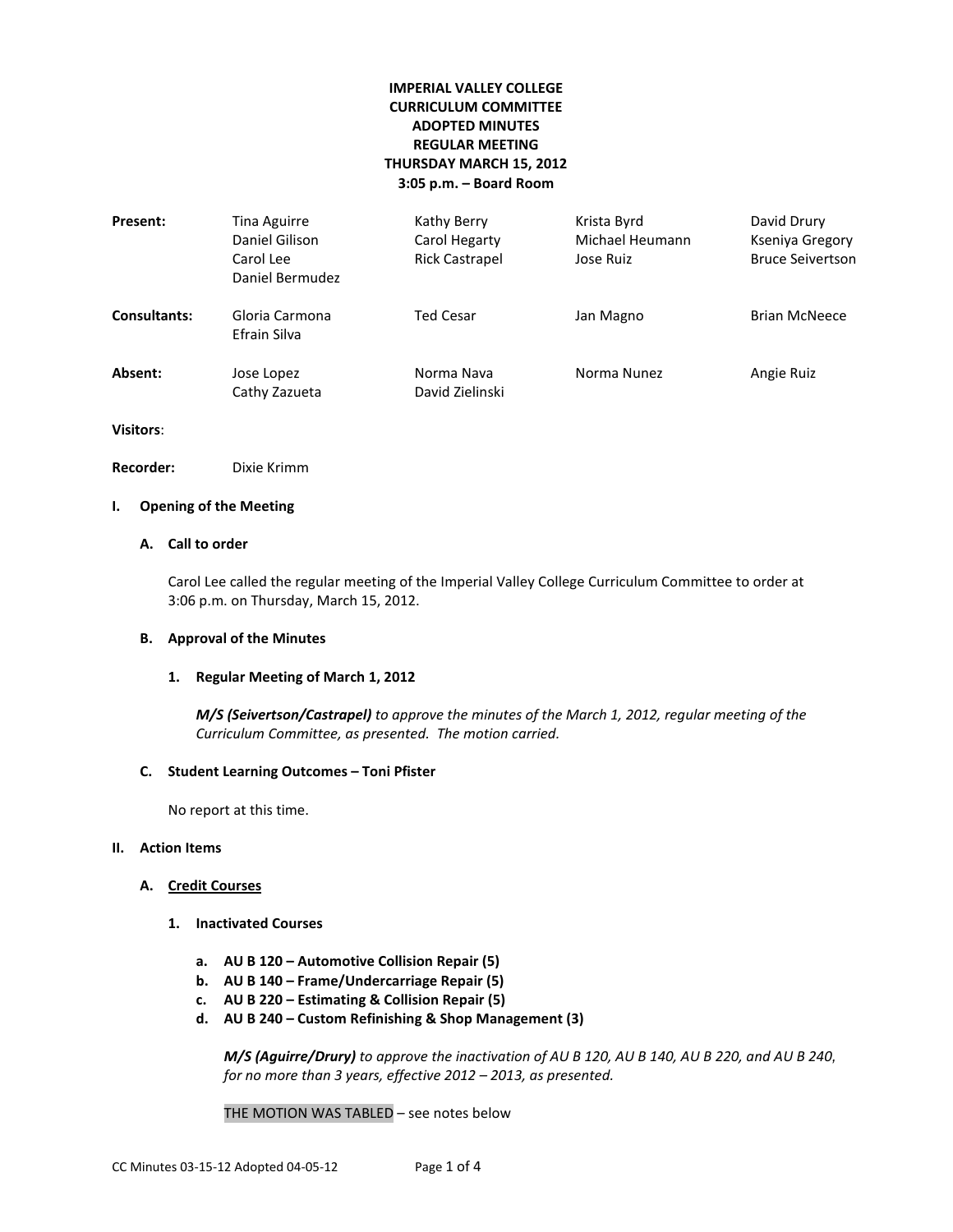Carol Lee questioned why we were not terminating these courses since the program was terminated. Efrain Silva explained that letters were sent to students that qualified for the program but received no responses. It was understood that if the students had catalog rights that the college might need to offer the courses to allow them to complete the program.

It was determined that the courses would be revised and held in the active inventory for 1 year.

## **2. Revised Courses**

- **a. APEL 105 – Electrician V (4)**
- **b. APEL 106 – Electrician VI (4)**
- **c. APEL 107 – Electrician VII (4)**
- **d. APEL 108 – Electrician VIII (4)**
- **e. APGN 105 – Generation Mechanic V (4)**
- **f. APGN 106 – Generation Mechanic VI (4)**
- **g. APGN 107 – Generation Mechanic VII (4)**
- **h. APGN 108 – Generation Mechanic VIII (4)**
- **i. APHY 105 – Hydro Operator V (4)**
- **j. APHY 106 – Hydro Operator VI (4)**
- **k. APHY 107 – Hydro Operator VII (4)**
- **l. APHY 108 – Hydro Operator VIII (4)**
- **m. APIN 105 – Instrument Technician V (4)**
- **n. APIN 106 – Instrument Technician VI (4)**
- **o. APIN 107 – Instrument Technician VII (4)**
- **p. APIN 108 – Instrument Technician VIII (4)**
- **q. APLN 105 – Power Lineman V (4)**
- **r. APLN 106 – Power Lineman VI (4)**
- **s. APLN 107 – Power Lineman VII (4)**
- **t. APLN 108 – Power Lineman VIII (4)**
- **u. APMT 105 – Meter Technician V (4)**
- **v. APMT 106 – Meter Technician VI (4)**
- **w. APMT 107 – Meter Technician VII (4)**
- **x. APMT 108 – Meter Technician VIII (4)**
- **y. APPL 105 – Power Plant Operator V (4)**
- **z. APPL 106 – Power Plant Operator VI (4)**
- **aa. APPL 107 – Power Plant Operator VII (4)**
- **bb. APPL 108 – Power Plant Operator VIII (4)**
- **cc. APRL 105 – Relays Technician V (4)**
- **dd. APRL 106 – Relays Technician VI (4)**
- **ee. APRL 107 – Relays Technician VII (4)**
- **ff. APRL 108 – Relays Technician VIII (4)**
- **gg. APSB 105 – Substation-Electrician V (4)**
- **hh. APSB 106 – Substation-Electrician VI (4)**
- **ii. APSB 107 – Substation-Electrician VII (4)**
- **jj. APSB 108 – Substation-Electrician VIII (4)**
- **kk. APSC 105 – SCADA/Telecommunications Technician V (4)**
- **ll. APTL 105 – Telecommunications Technician V (4)**
- **mm. APTL 106 – Telecommunications Technician VI (4)**
- **nn. APTL 107 – Telecommunications Technician VII (4)**
- **oo. APTL 108 – Telecommunications Technician VIII (4)**
- **pp. AU T 250 – Electronic Automatic Transmissions (4)**
- **qq. BLDC 165 – Concrete Materials, Methods, and Tools (4)**
- **rr. BLDC 170 – Essentials of Efficient Green Construction (3)**
- **ss. BLDC 190 – Carpentry Trim/Detail Work (3)**
- **tt. BLDC 201 – Construction Planning and Management (3)**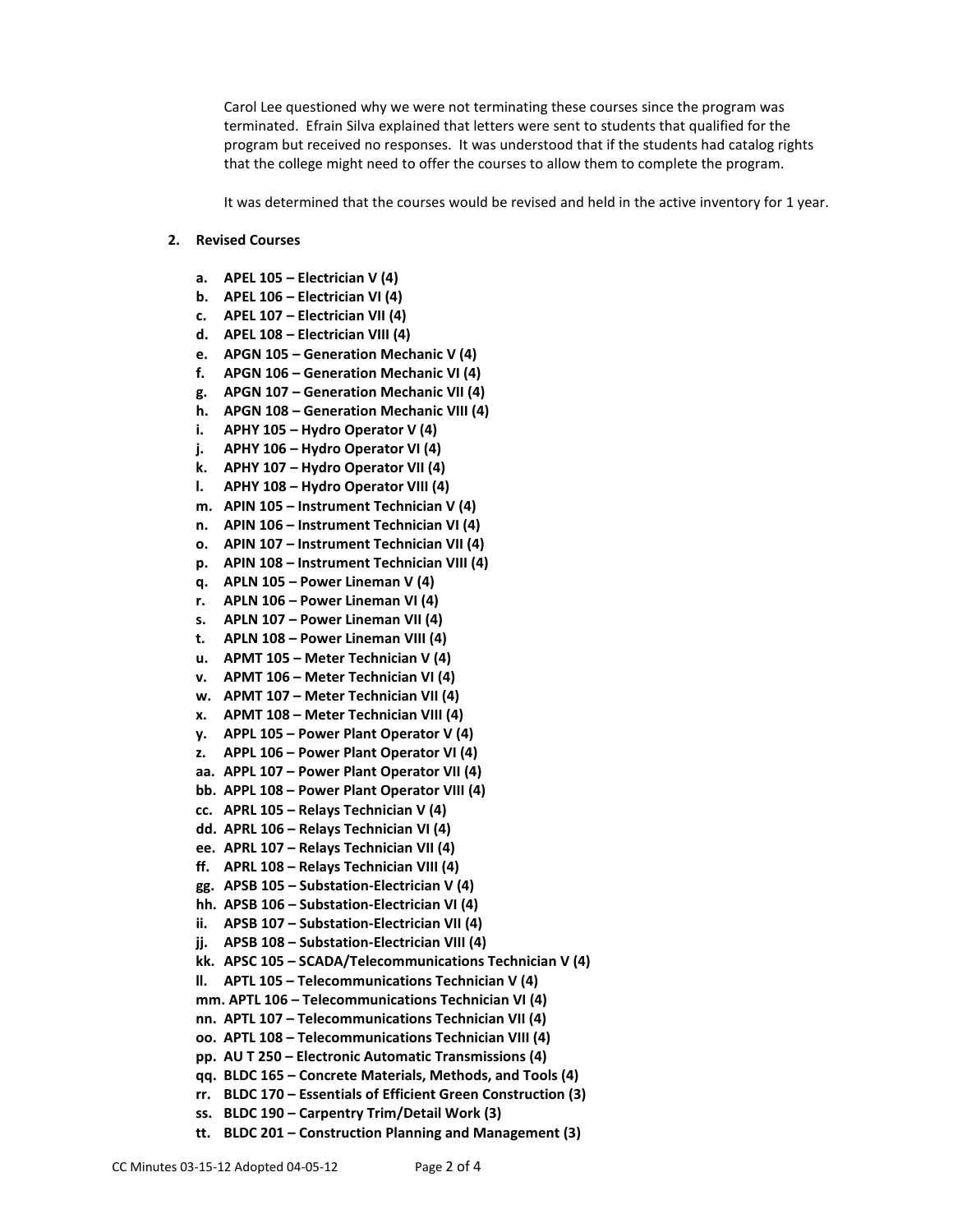- **uu. BLDC 210 – Construction Management & Organizations (3)**
- **vv. ELTT 103 – Electrical Trades III (4)**
- **ww. ELTT 104 – Electrical Trades IV (4)**
- **xx. EWIR 150 – Solar Energy Systems (3)**
- **yy. EWIR 151 – Solar Electrical Systems (4)**

*M/S (Aguirre/Drury) to approve the addition/revision of SLO's and/or assignments and/or update to textbooks, for APEL 105, APEL 106, APEL 107, APEL 108, APGN 105, APGN 106, APGN 107, APGN 108, APHY 105, APHY 106, APHY 107, APHY 108, APIN 105, APIN 106, APIN 107, APIN 108, APLN 105, APLN 106, APLN 107, APLN 108, APMT 105, APMT 106, APMT 107, APMT 108, APPL 105, APPL 106, APPL 107, APPL 108, APRL 105, APRL 106, APRL 107, APRL 108, APSB 105, APSB 106, APSB 107, APSB 108, APSC 105, APTL 105, APTL 106, APTL 107, APTL 108, AU T 250, BLDC 165, BLDC 170, BLDC 190, BLDC 201, BLDC 210, ELTT 103, ELTT 104, EWIR 150, and EWIR 151, effective 2011 - 2012, as presented. The motion carried.*

*zz***. ART 130 – Life Drawing (3) aaa.ART 140 – Ceramics (3) bbb. ART 150 – Beginning Sculpture (3) ccc. ART 170 – Photography – Beginning (3) ddd. ART 230 – Life Drawing (3) eee.ART 270 – Photography – Intermediate (3)**

*M/S (Aguirre/Hegarty) to approve the removal of repeatability, for ART 130, ART 140, ART 150, ART 170, ART 230 and ART 270, effective 2012 – 2013, as presented. The motion carried.*

### **fff. EMTP 200 – EMT-Paramedic Didactic 1 (9)**

*M/S (Aguirre/Drury) to approve the addition of SLO's and assignments, update to textbooks, prerequisite, description, and instructional methodology, for EMTP 200, effective 2012 – 2013, as presented. The motion carried.*

Carol Lee requested the document that shows the requirement of the department to list BIOL 090 as a prerequisite for the EMTP 200 course.

#### **ggg.NURS 126 – Physical Assessment Skills (3)**

*M/S (Aguirre/Drury) to approve the addition of SLO's and assignments, update to core content percentages, grading criteria (from Letter Grade Only to Letter Grade or Pass/No Pass), methods of evaluation and instruction, textbooks, and prerequisite clarification, for NURS 126, effective 2012 – 2013, as presented. The motion carried.*

Tina Aguirre provided clarification for the approval of the Pass/No Pass option; this course is not part of the RN or LVN program requirements, it is supplemental and therefore does not require a letter grade.

# **B. Non Credit Courses**

- **1. Revised Courses**
	- **a. BUS 810 – Customer Service Series**
	- **b. ENGL 811 – Basic ESL/Civics**
	- **c. ENGL 812 – Basic Oral English for ESL/Civics**

*M/S (Aguirre/Castrapel) to approve the addition/revision of SLO's and/or assignments and/or update to textbooks for BUS 810, ENGL 811, and ENGL 812, effective 2011 - 2012, as presented. The motion carried.*